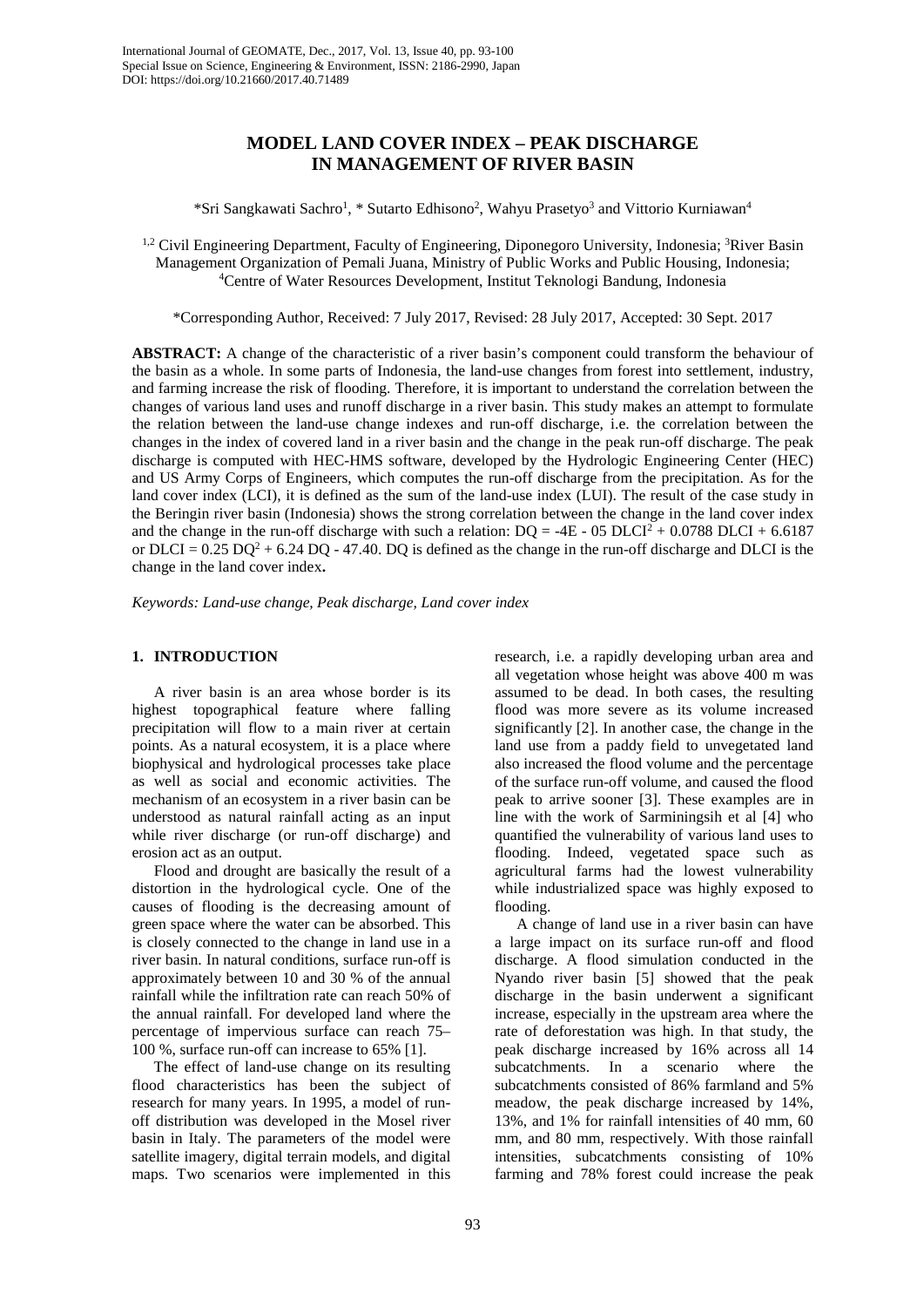discharge by 27%, 26%, and 25%, respectively. This is consistent with the results of the simulation of the upper Citarum basin, which saw an increase in its flow duration curve during high flow due to the land-use change [6].

Ranzi et al [7] studied the effect of urbanization on the volume and timing of the flood peak in the Mella river basin in northern Italy. The study was based on two land-use maps, i.e. aerial photographs in 1954 and the interpreted photographs and a survey in 1994. Since 1954, the forest area had expanded by 9% in the upper basin because the firewood consumption had decreased. Meanwhile, the size of the urban area expanded by 252% as the size of the agricultural area and the meadowlands decreased. The consequence was that the surface run-off changed significantly in the catchment area, i.e. a significant drop in the flood's peak and volume (simulated by a distributed hydrological model). Such an outcome is expected as forestation increases infiltration and soil water retention potential [8].

The important hydrological effects of urbanization include: (1) increased water demand, often exceeding the available natural capacity; (2) increased waste water, polluting rivers and threatening the ecosystem; (3) increased peak discharge; (4) reduced infiltration, and; (5) reduced groundwater recharging rate with increased groundwater consumption and reduced river base flow [9]. The flood that hit Chennai's (India) urban area was caused by its increasing population, developing settlement, more paved areas, more waste disposal, a growing number of vehicles, increased water demand etc. The establishment of regulation and control would not be able to prevent urban development unless a proper flood prevention plan existed. The development and constructionthat had been performed would not be able to revert the landscape to its original form [10].

An increased flood risk also occurred in the upper catchment of the River Thames in London. Again, this was caused by the massive urbanization that took place between 1974 and 2000 [11]. There are many factors that have important implications for the future of land use in England that will eventually shape the long-term approach to flood management. They are about land utilization, and balancing economic, environmental, and social demand in such a way that the development will not worsen the risk of flooding. It is about managing the equilibrium between the government and the market in regulating the land-use plan [12].

In the approach to land-use management and flood hazard mitigation, one aspect that can be improved is the judgement of the flood risk temporally and holistically at catchment level. This

will result in a more efficient approach as the change in land use in a catchment area can be assessed in a location that is vulnerable to flooding [13].

In 2009–2010, it was estimated that the damage caused by the flooding of the Meuse river (Belgium) could be 1.01–1.04 times greater than in the dry scenario. Urbanization is the only possible explanation as the 100 years return period flood discharge is not supposed to rise. Meanwhile, in the wet scenario, the damage could be 5.4–6.3 times greater with the influence of climate change, which is  $3-8$  times more influential than urbanization [14]. The study concluded that the projection of climate change is more dominant in affecting flood hazard than that of land-use change. This conclusion is also confirmed by a study of the Brahmaputra river (India), whose peak flow was estimated to increase by 28% due to climate change, much greater than the 9% due to land-use change [15]. In the Brussels-Capital Region, a research was also conducted to appraise how surface run-off corresponded to urbanization and climate change. The result of the simulation showed that change was detectable in the annual series of cumulative surface run-off high flows and the frequency of flood events when imperviousness exceeded 35% [16].

The interaction among vegetation, soil, and water (from rainfall) together with human intervention (through exploitation and management) forms a land-use characteristic in a river basin, thereby forming a classification of land use. The classification of land use is the categorization of the land into several groups to make it is easier to understand the characteristics of the land. In Indonesia, land-use classification as the basis for the mapping of land-coverage maps in a river basin is still not standardized. One of the references [17] of land cover classification is SNI 7645:2010, which is divided into two groups: vegetated area and non-vegetated area. The vegetated area comprises farm and non-farm areas. Meanwhile, the non-vegetated area comprises unused land, settlement, non-farm area, and water.A change in the characteristics of covered land in a river catchment could affect or even transform the whole system. Here, the definition of land-use change is not always necessarily from forest into farmland or settlement etc. In this article, the focus is on the correlation between the changes of peak discharge and the index of landuse change in a river basin.

# **2. METHOD**

The land use in a river basin and its discharge are inseparable features. Therefore, the land cover index in a river basin is integrated with its run-off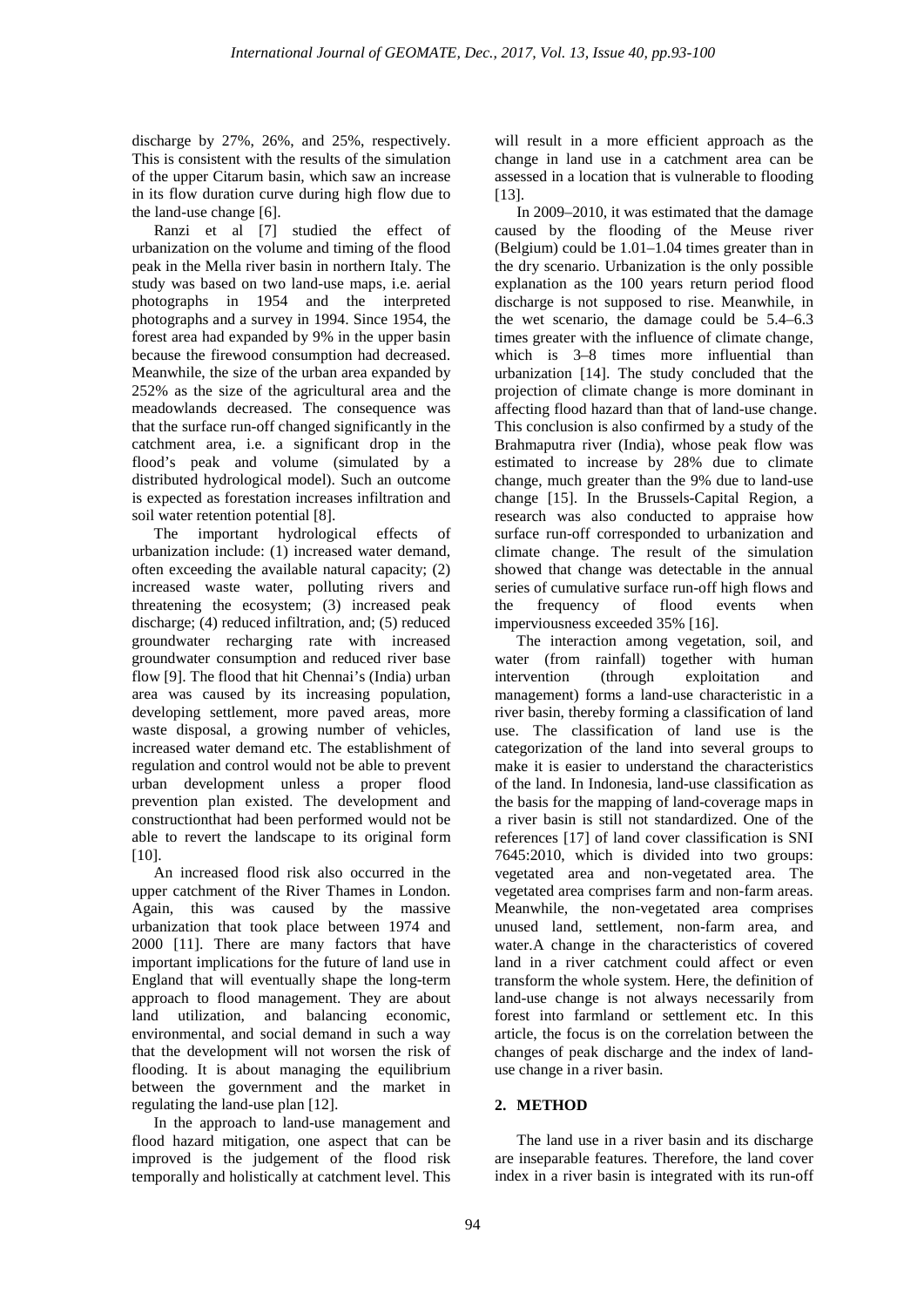discharge. Both of them interact with and affect each other. Fig. 1 displays the computation process of the correlation between direct run-off and land covered in this study.



Fig. 1. Flow chart of the correlation between direct run-off and land covered.

# **2.1 Rainfall – run-off**

An empirical approach is commonly used in the calculation of direct run-off, e.g. SCS CN (Soil Conservation Service – Curve Number). The SCS method calculates the effective rainfall using the CN variable, which is a function of river basin characteristics, i.e. land covered, land use, soil category, and humidity. A change in one of those components could potentially transform the characteristics of the river basin as a whole.

The SCS method is about the relation between rainfall and run-off. The total precipitation is classified into three components, i.e. direct run-off, actual retention, and initial abstraction. Equation (1) [18] [19] is the basic equation for calculating run-off (Pe), with P as the rainfall intensity,  $I_a$  as the initial abstraction, and S as the potential maximum retention. Meanwhile, Equation (2) shows the relation between the potential maximum retention (S) and the curve number (C):

$$
P_e = \frac{(P - I_a)^2}{(P - I_a) + S}
$$
 (1)

$$
S = \left(\frac{1000}{CN} - 10\right) x25.4 \text{ mm} \tag{2}
$$

This study uses HEC-HMS software (which computes the run-off discharge from the precipitation. It is developed by the Hydrologic Engineering Centre (HEC) and US Army Corps of Engineers.

### **2.2 Estimating curve number**

The curve number is an index that indicates the combination of the hydrologic soil group, land use, and land treatment. Empirically, *CN* is a function of soil classification, land covered, and humidity [19]. Equation (3) is applied to estimate the curve number in every subarea, with Ai as the total area of the specific land use (denoted as i) and *CNi* being the curve number for the specific land use (i) in the subarea.

$$
CN = \sum_{i=1}^{n} \frac{A_i CN_i}{\sum A_i}
$$
 (3)

#### **2.3 Land cover index**

The land cover index (LCI) of an area is defined as the sum of the land-use index (LUI). Meanwhile, the land-use index is the ratio of the area of i land use (*Lui*) divided by the area of i land use in a river basin (*Σlui*). LCI and LUI are determined by Eqs. (4) and (5):

$$
LCI = \sum_{i=1}^{n} LUI_i
$$
 (4)

$$
LUI_i = \frac{Lu_i}{\sum_{i=1}^{n} Lu_i}
$$
 (5)

#### **2.4 Case study: Beringin river basin**

The location of the case study is the Beringin river basin, Semarang, Central Java Province, Indonesia, with an area of  $\pm$  33,841 km<sup>2</sup>. It is located at 110°17'30" S – 110°21'100" S and  $7^{\circ}4'00''$  E – 6°50'00" E. To make the calculation easier, the case study location is divided into 31 subareas as displayed in Fig. 2.

The Beringin river is often subjected to overflowing, which causes flooding. A major flood occurred on 9 November 2010 that killed six people, inundated hundreds of houses up to a depth of 0.5-–1.25 m, and cut off the Semarang-Kendal road. In May 2016, flooding occurred in some areas up to a depth of 0.6 m.

The land uses in the case study area in 1995, 2005, and 2015 were different. In 1995, the land comprised thicket, farmland, meadowland, settlement, irrigated farmland, rainfed farmland, buildings, and water. Meanwhile, in 2005, the land comprised conservation forests, farmlands, settlements, industry, economic centres, offices, educational areas, mosques, recreational area, roads, reservoirs, and fish farms. The land use in 2015 was for production forest, green space, real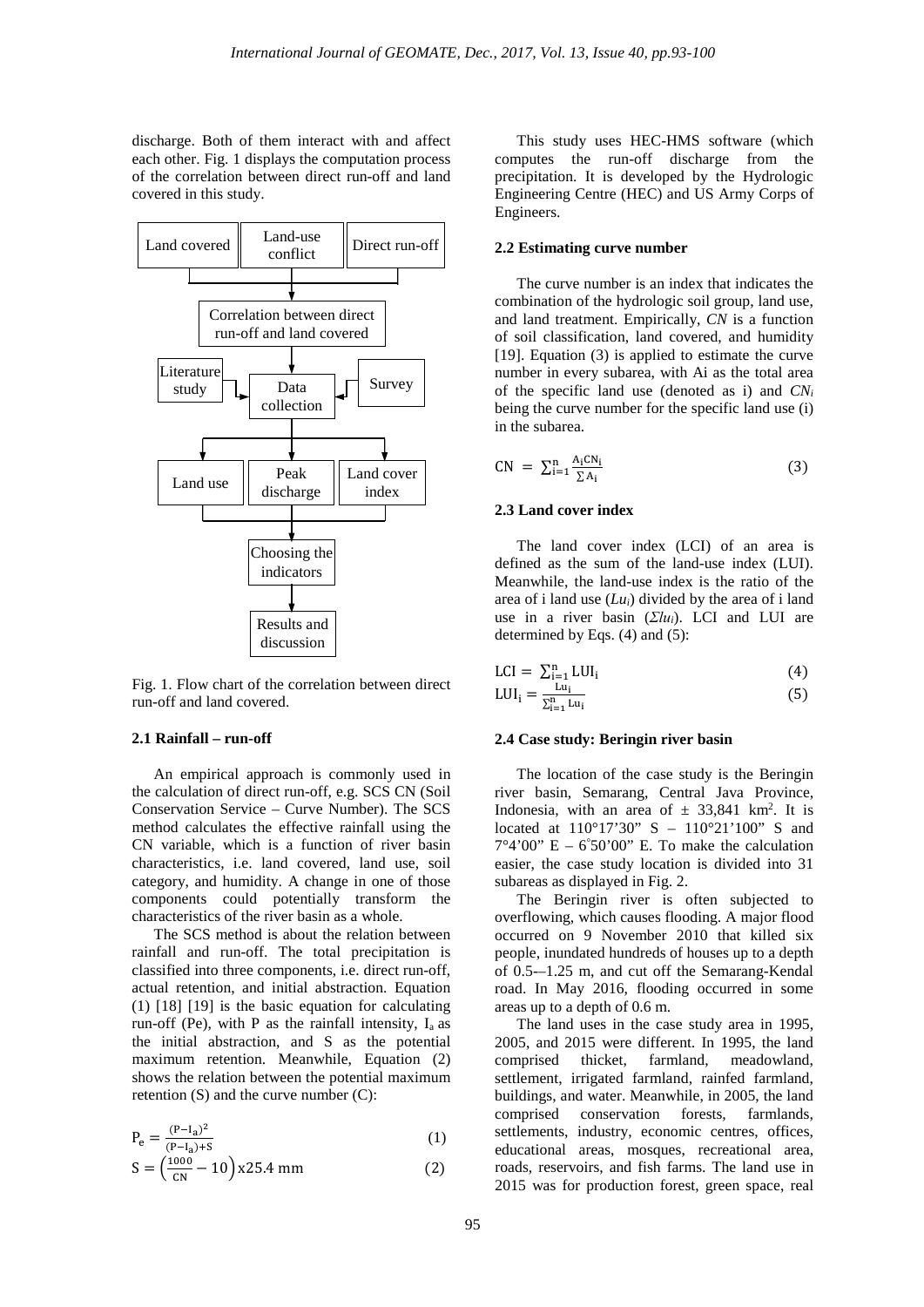estate, industry, economic centre, educational area, office, worshipping area, hospital, farm, road, open space, reservoir, and fish farm.



Fig. 2. Map of the Beringin river basin.

Based on the land-use maps in 1995, 2005, and 2015, the land use in the Beringin river basin can be classified into seven classes: (1) forest, consisting of production forest and conservation forest, (2) industry, (3) urban, including economic centre, mosque, market, school, settlement, (4) farmland, including dry and wet farmland, (5) park, which encompasses sport park, recreational park, and public cemetery, (6) non-green open space such as terminal and road, (7) water, such as fish farm and reservoir. Table 1 shows the changes in the area for each land-use class in 1995, 2005, and 2015.

Table 1. The area of each group of land use in the Beringin river basin

| No | Land use             |       | Area $(\% )$ |       |  |
|----|----------------------|-------|--------------|-------|--|
|    |                      | 1995  | 2005         | 2015  |  |
|    | Forest               | 73.22 | 27.28        | 23.54 |  |
| 2  | Industry             |       | 10.59        | 10.23 |  |
|    | Settlement           | 11.72 | 35.16        | 46.11 |  |
|    | Farm                 | 8.10  | 18.26        | 15.41 |  |
| 5  | Park                 | 4.06  | 5.84         | 1.84  |  |
| 6  | Non-green open space |       | 0.08         | 0.74  |  |
|    | Reservoir/fish pond  | 2.89  | 2.79         | 2.12. |  |

Table 1 reveals that the land use within the Beringin river basin had been changing from year to year. The forest area in 2015 was reduced by 67.78% compared to the forest area in 1995. Conversely, the settlement area increased. The settlement area had increased by 192.25% in period 1995–2005 and increased by 34.95% in the period 2005–2015. In 2015, there was a 294.27% increase of the settlement area compared to the area in 1995.

# **3. RESULTS**

The land cover index is defined in order to quantify the change in the run-off discharge due to the change in the land use in the river basin. The case study area is the Beringin river basin, which is classified into 31 subbasins. The biggest subbasin is 9202  $\text{km}^2$  while the smallest is 0.083  $\text{km}^2$ .

# **3.1 Curve number**

The index that represents the combination of hydrological soil group, land use, and treatment (CN) in the Beringin river basin is depicted in Fig. 3. The value of the average CN in 2005 was 1.88% higher than the average CN in 1995, while the average CN in 2015 was 2.87% higher than in 2005. Within 20 years (1995-–2015), the average CN in the Beringin river basin had increased by 4.8%, with the highest increase in Basin 1, i.e. 16.14%.

As depicted in Fig. 3, the curve number had increased by more than 10% in five subbasins, i.e. B1, B9, B2, B30, and B7. The curve number in Basin 1 in 1995 was 78.83, which then increased to 91.56 in 2015 (15% increase). The second highest increase was in B9 (from 80.73 to 92.84) and in B2 (from 78.54 to 90.10). Both increased by 14.72% within 20 years (1995–2015). The subbasin that relatively did not experience any change was Basin 20, whose CN numbers were 77.00, 77.37, and 77.00 (respectively in 1995, 2005, and 2015).



Fig. 3. Curve number in 31 subbasins.

### **3.2 Peak discharge**

The value of the CN acts as a variable that indicates the change of land use in a river basin. It will have an effect on the hydrological aspect. It indicates the conversion rate from rainfall into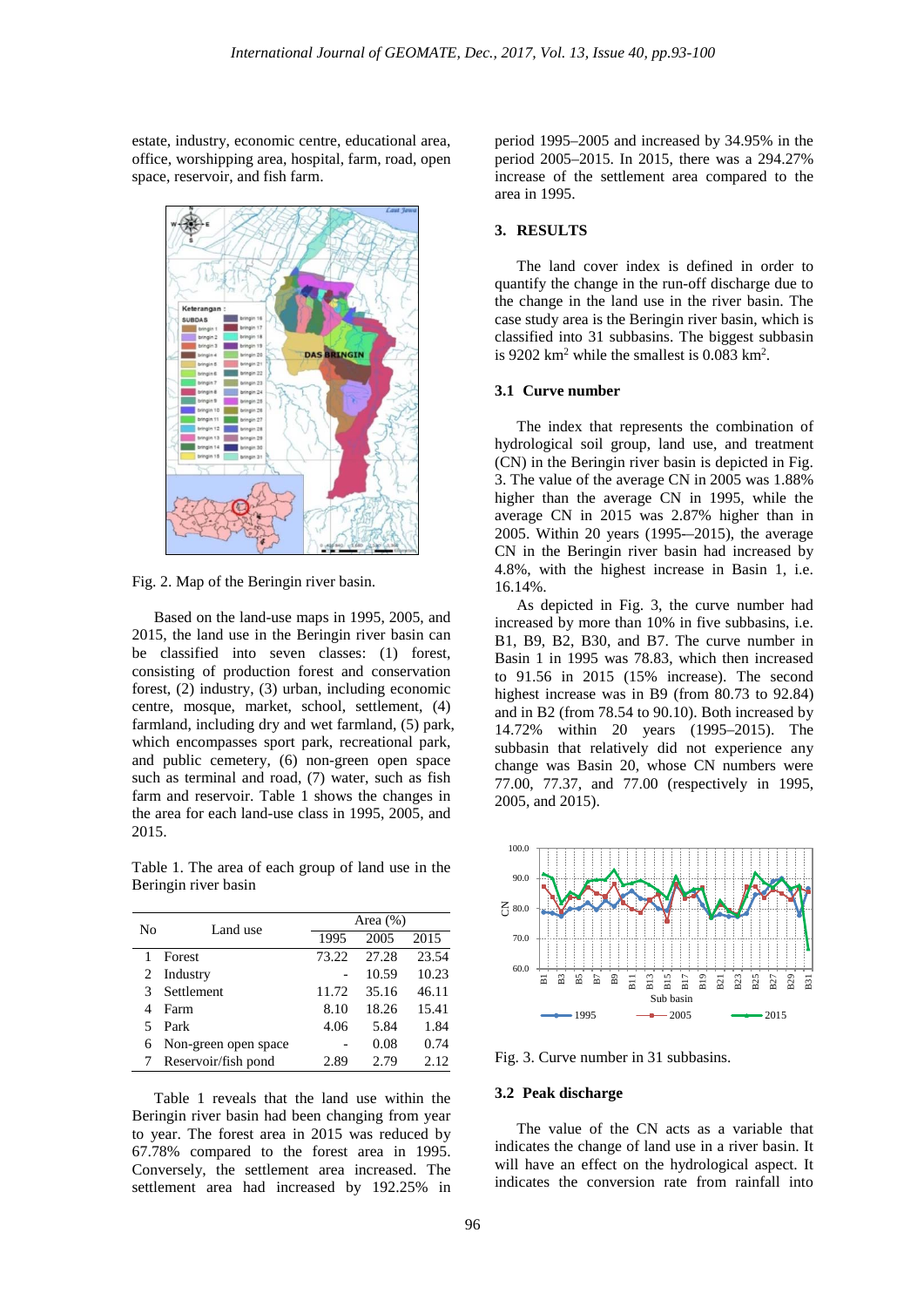direct run-off, hence the magnitude of the direct run-off can be estimated. The direct run-off discharge in the case study area will be calculated with rainfall intensities of 23.22 mm, 127.33 mm, 33.1 mm, and 18.48 mm.



Fig. 4. Peak discharge in 15 subbasins.

An increase in the run-off discharge within 20 years from 1995 to 2015 occurred in almost every basin. There were 15 basins whose peak discharge increased by more than 15% within those years and this is illustrated in Fig. 4. Three basins underwent a 40% increase in the run-off discharge, i.e. Basin 1 (43.57%), Basin 30 (40.48%), and Basin 2 (40.16%). Fig. 4 displays the increasing trend of the run-off discharge in 1995, 2005, and 2015 in 15 basins.

In basins B1, B30, and B2, the run-off discharge increased by more than 40% within the 20-year period. In those three basins, the forest area decreased while the settlement area increased. The forest area in B1 in 2005 was 95% less than in 1995. In 2015, the forest area decreased even more, this time by 42% compared to 2005. On the other hand, the settlement area increased significantly in 2005 and it kept increasing. In 2015, the settlement area was 21.5% larger than in 2005. The forest area in B30 decreased by 61.05% compared to 1995, but in 2015, the forest area increased by 61.55% relative to that in 2005 or decreased by 37.47% relative to that in 1995. There was a conversion from the settlement area into industry. This also occurred in B2 as the forest area in 2015 was 87% less than in 1995 while the settlement area was more than 11 times bigger than in 1995.

To make a correlation between the land cover index and the run-off discharge, the study area is classified into 17 areas, which are marked with junctions, i.e. the intersection where the discharge is the combination of the discharges at the upstream of the junctions. The discharges at each of the 17 junctions were based on the land use in 1995, 2005, and 2015 and their values are displayed in Table 2.

# **3.3 The correlation between the land cover index and the peak discharge**

The correlation between the land cover index and the peak discharge can be seen in Table 2. Figs. 5a to 5d depict the relation between the land cover index and the peak discharge in the Beringin river basin based on the land-use maps in 1995, 2005, and 2015. The trend line that correlates the peak discharge with the LCI in 1995, 2005, and 2015 shows a similar behaviour and suggests a strong correlation between them.

Table 2. Peak discharge in Beringin river basin, Indonesia

| Hydrologic  | Drainage                   | Peak Discharge $(m^3/s)$ |        |        |
|-------------|----------------------------|--------------------------|--------|--------|
| Elements    | Area<br>(km <sup>2</sup> ) | 1995                     | 2005   | 2015   |
| Junction 1  | 1.94                       | 37.60                    | 48.20  | 52.70  |
| Junction 2  | 8.00                       | 145.20                   | 169.20 | 177.80 |
| Junction 3  | 9.88                       | 239.50                   | 216.30 | 226.00 |
| Junction 4  | 13.37                      | 239.50                   | 272.00 | 283.70 |
| Junction 5  | 22.57                      | 380.00                   | 424.50 | 452.20 |
| Junction 6  | 23.01                      | 340.50                   | 380.90 | 407.70 |
| Junction 7  | 23.44                      | 380.60                   | 423.20 | 449.90 |
| Junction 8  | 23.74                      | 385.00                   | 429.00 | 456.40 |
| Junction 9  | 24.95                      | 383.10                   | 427.60 | 455.80 |
| Junction 10 | 26.14                      | 364.60                   | 406.80 | 434.10 |
| Junction 11 | 26.51                      | 360.60                   | 400.90 | 425.20 |
| Junction 12 | 27.73                      | 371.30                   | 413.70 | 439.80 |
| Junction 13 | 28.84                      | 372.50                   | 414.90 | 441.80 |
| Junction 14 | 29.71                      | 369.50                   | 411.00 | 438.10 |
| Junction 15 | 31.26                      | 364.00                   | 405.10 | 430.60 |
| Junction 16 | 31.82                      | 363.00                   | 403.50 | 429.30 |
| Junction 17 | 33.84                      | 328.00                   | 362.90 | 385.40 |

Mathematically, the relation between the two variables is given by Equation (6) for the land-use map in 1995, Equation (7) for the land-use map in 2005, and Equation (8) for the land-use map in 2015.

| $Q = -29.70$ LCI <sup>2</sup> + 205.55 LCI + 27.38  | (6) |
|-----------------------------------------------------|-----|
| $Q = -18.29$ LCI <sup>2</sup> + 188.59 LCI - 68.85  | (7) |
| $Q = -19.62$ LCI <sup>2</sup> + 207.52 LCI - 102.20 | (8) |
| $Q = -17.12$ LCI <sup>2</sup> + 172.44 LCI - 7.70   | (9) |

Equation (9) shows the relation between the land cover index and the discharge in the Beringin river basin, which is based on the land-use distribution in 1995, 2005, and 2015, where Q is the discharge in the basin and LCI is the land cover index.

The LCI value is calculated by Eq. (4), and the largest value equals the number of land-use classifications. In accordance with Table 1, the LCI from Intersection 14 to the estuary is more than 5. The slope of the river basin from Junction 14 to the estuary is very small and its discharge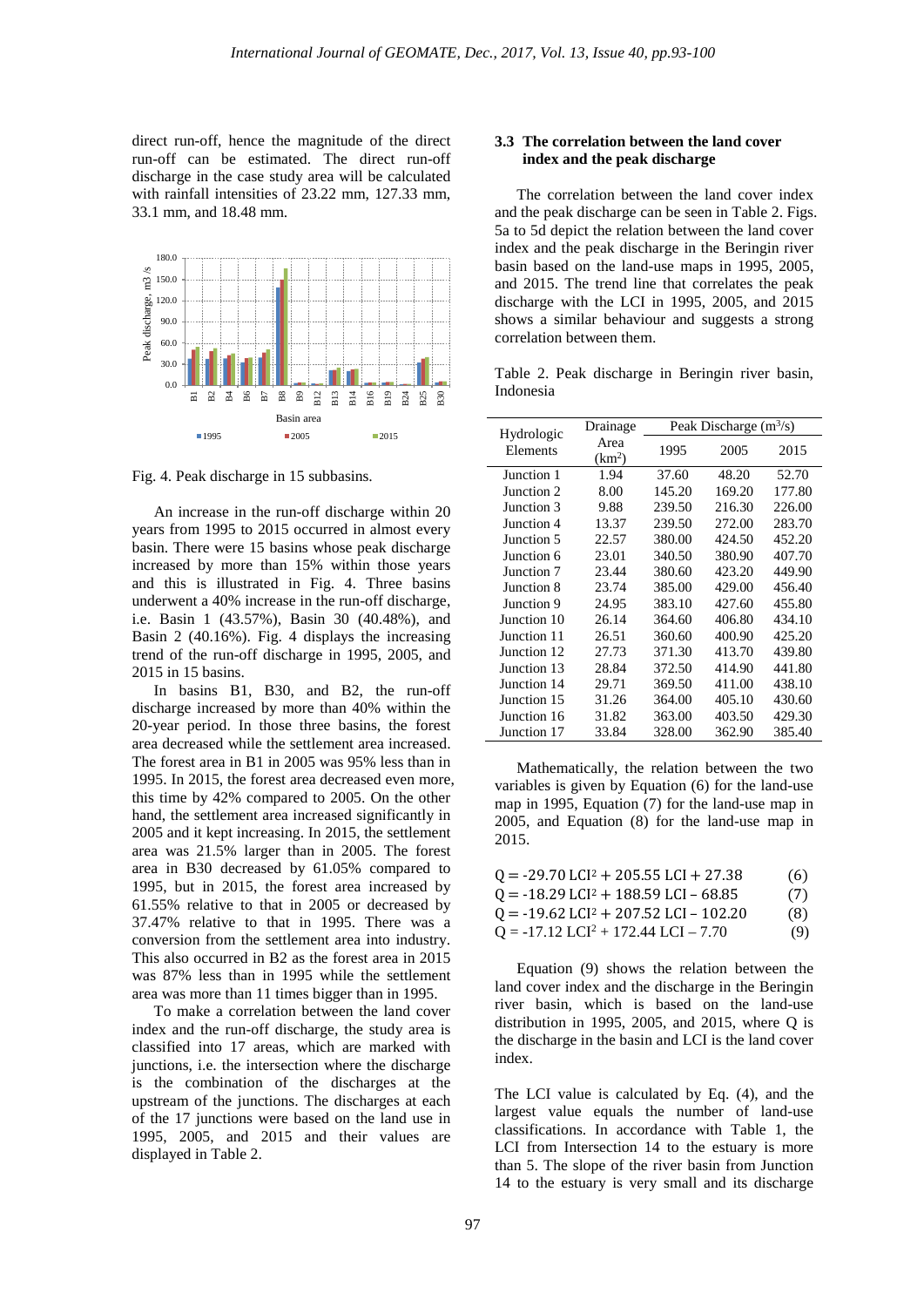decreases as a result of sea tides (Table 2). Figures 5a to 5d show that the downward trend line for LCI values is greater than 5.

## **3.4 The correlation between the change in the land cover index and the change in the peak discharge**

To determine the relation between the change in the land cover index and the change in the runoff discharge, the study area is divided into 17 junctions.



Fig. 5a. The relation between the discharge and the LCI, 1995.



Fig. 5b. The relation between the discharge and the LCI, 2005.



Fig. 5c. The relation between the discharge and the LCI, 2015.



Fig. 5d. The relation between the discharge and the LCI, 1995, 2005, 2015.

The change in the land use is described by the change in the land cover index within 5 years as shown in Equation 11 and the change of the peak discharge as shown in Equation 10.

$$
DQ = \left(\frac{Q_{t+1} - Q_t}{Q_t}\right) \times 100\tag{10}
$$

$$
\text{DLCI} = \left(\frac{\text{LCI}_{t+1} - \text{LCI}_{t}}{\text{LCI}_{t}}\right) \times 100\tag{11}
$$

*DQ* is the change of the discharge from year *t* to year  $t+1$  in per cent.  $Q_t$  is the peak discharge in year  $t$  and  $Q_{t+1}$  is the peak discharge 5 years after year t. *DLC* is the change in the land cover index in per cent from year  $t$  to year  $t+1$ .  $LCI<sub>t</sub>$  is the land cover index in year  $t$  and  $LCI_{t+1}$  is the land cover index 5 years after year *t*.

In some areas, DLCI values for 2005 to 2015 are negative because the LCI in 2015 is smaller than in 2005. The following are examples of LCI values in Region 8, from 4.48 to 4.24, with LCI: LCI forests 0.7 to 0.59, LCI open spaces 0.81 to 0.44, LCI settlements 0.84 to 0.82, LCI parks 1.0 to 0.98, but the LCI industry from 0.32 to 0, 59, and LCI farming from 0.64 to 0.66.

Fig 6. Illustrates the relation between the change of the land cover index and the change of the discharge. Mathematically, it is described by Equation (12) or (13).

 $DO = -4E-05 DLCI<sup>2</sup> + 0.0788 DLCI + 6.6187(12)$  $DLCI = 0.25 \text{ }DQ^2 + 6.24 \text{ }DQ - 47.40$  (13)

*DQ* is the change of the discharge as in Eq. (10) and *DLCI* is the change of the land cover index as in Eq (11).



Fig. 6. The relation between the change of DLCI and DQ in the Beringin river basin, Indonesia.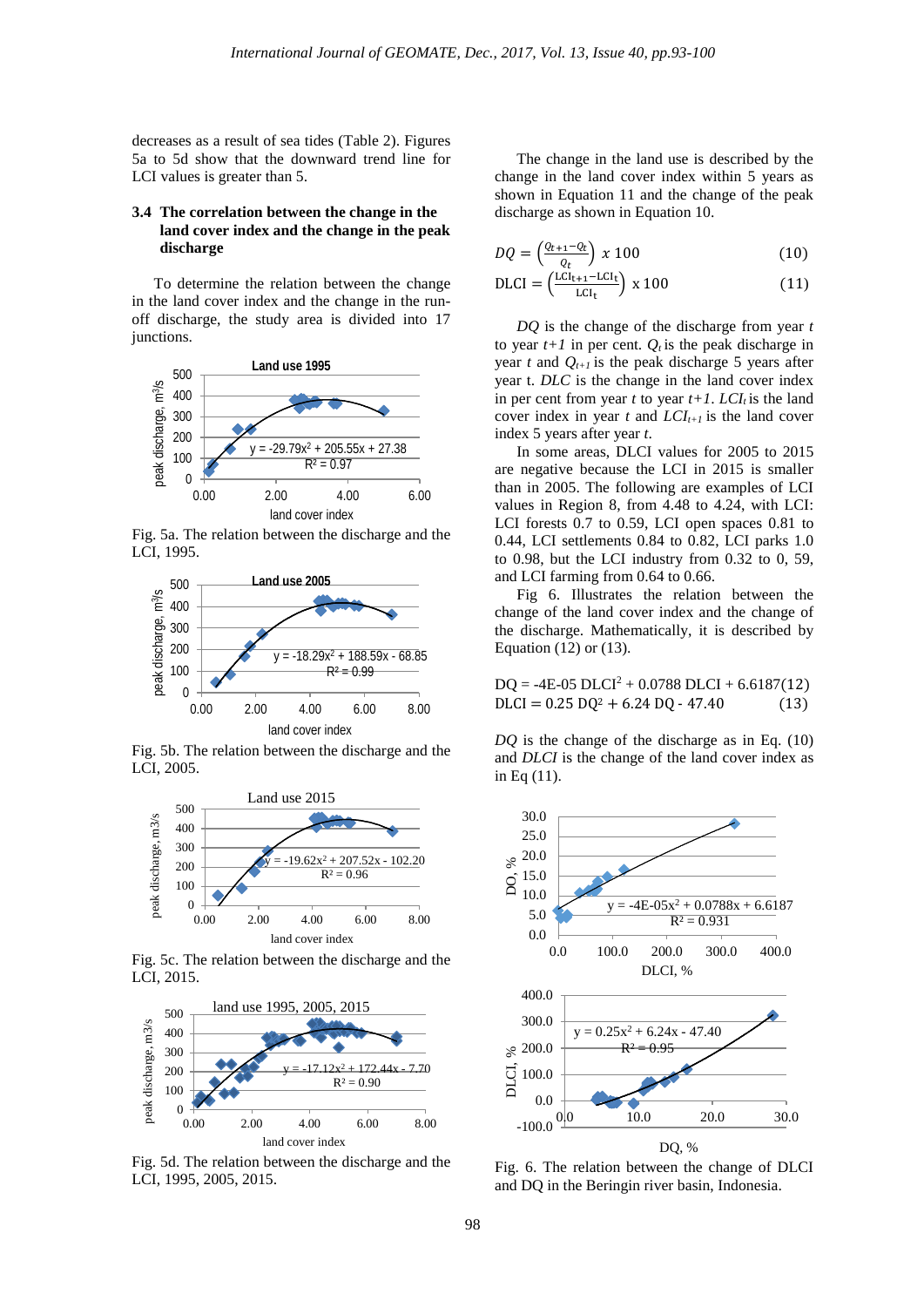#### **4. DISCUSSION**

This study is meant to quantify the relation between the change of land use and the change of run-off discharge through a case study in the Beringin river basin. The land-use change is represented by the land cover index, which comprises seven indicators of land use.

 The land-use index is the ratio of land use in subcatchments to land use in the basin. The largest LCI score for 1995 was 5 and the LCI for 2005 and 2015 was 7 according to the land classification for the year.

In this case, the land-use data in 1995, 2005, and 2015 have different classifications. Meanwhile, it is necessary to have a uniform or standardized land-use classification in order to measure the change in the land cover. In future, it is recommended to have a uniform classifying method to assess the land use within a river basin.

The graph of the relationship between LCI and peak discharge as shown in Figure 5 shows a maximum value at the LCI of above 5, and the decrease of the curve is caused by the decrease of discharge from Junction 14 to the estuary (Table 2).

Figure 6 indicates LCI changes and discharge changes in each subarea. The graph equations are approximated by linear equations. Changes in upstream LCI values will also affect the downstream discharge.

The land-use index is the most important aspect in order to measure the change in the land cover index, and the land cover index also plays an important role in assessing flood discharge. This index is meant to be a comprehensive tool for evaluating the land-use distribution in a river basin.

The land cover index can also be used to assess land use in a river basin. As demonstrated in the calculation, a massive change in the land cover index means a massive change in the run-off discharge as well.

### **5. CONCLUSION**

In this study, an evaluation model has already been developed to assess the relation between land use and flood discharge. There is a strong correlation between the land cover index and the peak discharge, although different basins have different characteristics. The correlation between a change in land use and a change in flooding can be formulated by using Equation (12) or (13). This approach can be used as a means of evaluation or as a tool for planning a land-use map in the management of a river basin.

#### **6. REFERENCES**

- [1] FISRWG, Stream Corridor Restoration: Principles, Processes, and Practices, National Engineering Handbook, USDA – Natural Resources Conservation Service, 2001
- [2] Schultz, G.A., 1995, Changes In Flood Characteristics Due To Land-use Changes In A River Basin, U.S. Italy Research Workshop on the Hydrometeorology, Impacts, and Management of Extreme Floods, Perugia (Italy)
- [3] Yu, M., Li, Q., Lu, G., Wang, H., and Li, P., Investigation into impacts of land-use changes on floods in the upper Huaihe River basin, China, published by Copernicus Publications on behalf of the International Association of Hydrological Sciences. doi:10.5194/piahs-370-103-2015
- [4] Sarminingsih, A., Soekarno, I., Hadihardaja, I. K., Kusuma, M.S.B., 2014, Flood Vulnerability Assessment of Upper Citarum River Basin, West Java, Indonesia, International Journal of Applied Engineering Research, Vol. 9, Number 23, pp. 22921– 22940
- [5] Kundu, P.M, Olang, L.O, The impact of landuse change on runoff and peak flood discharges for the Nyando River in Lake Victoria drainage basin, Kenya, WIT Transaction on Ecology and the Environment, doi:10.2495/WS110081-2011
- [6] Nurcahyo, H., Soekarno, I., Hadihardaja, I.K., and Rosyidie, A., 2017, Development Flow Duration Curve for Criticality Assessment of River Basin Applied at the Upper Citarum River Basin, Indonesia, International Journal of GEOMATE, Vol. 13, Issue 39, pp. 46–53
- [7] Ranzi, R., Bochicchio, M., and Bacchi, B., 2002, Effects on floods of recent afforestation and urbanisation in the Mella River (Italian Alps), Hydrology and Earth System Sciences, 6(2), 239–253, 2002
- [8] Wahren, A., Feger, K.H., Schwarzel, K., and Munch, A., 2009, Land-use effects on flood generation – considering soil hydraulic measurements in modelling, Advances in Geosciences 21, 99–107, 2009
- [9] Mukherjee, D., 2016, Effect Of Urbanization On Flood – A Review With Recent Flood In Chennai (India), International Journal Of Engineering Sciences & Research Technology, July 2016, 451–455 http: /[/ www.ijesrt.com](http://www.ijesrt.com/)
- [10]Gupta, A.K., and Nair, S.S., 2010, Flood risk and context of land uses: Chennai city case, Journal of Geography and Regional Planning Vol. 3(12), pp. 365–372, December 2010
- [11]Nirupama, N., and Simonoviv, S.P., 2007, Increase of Flood Risk due to Urbanisation: A